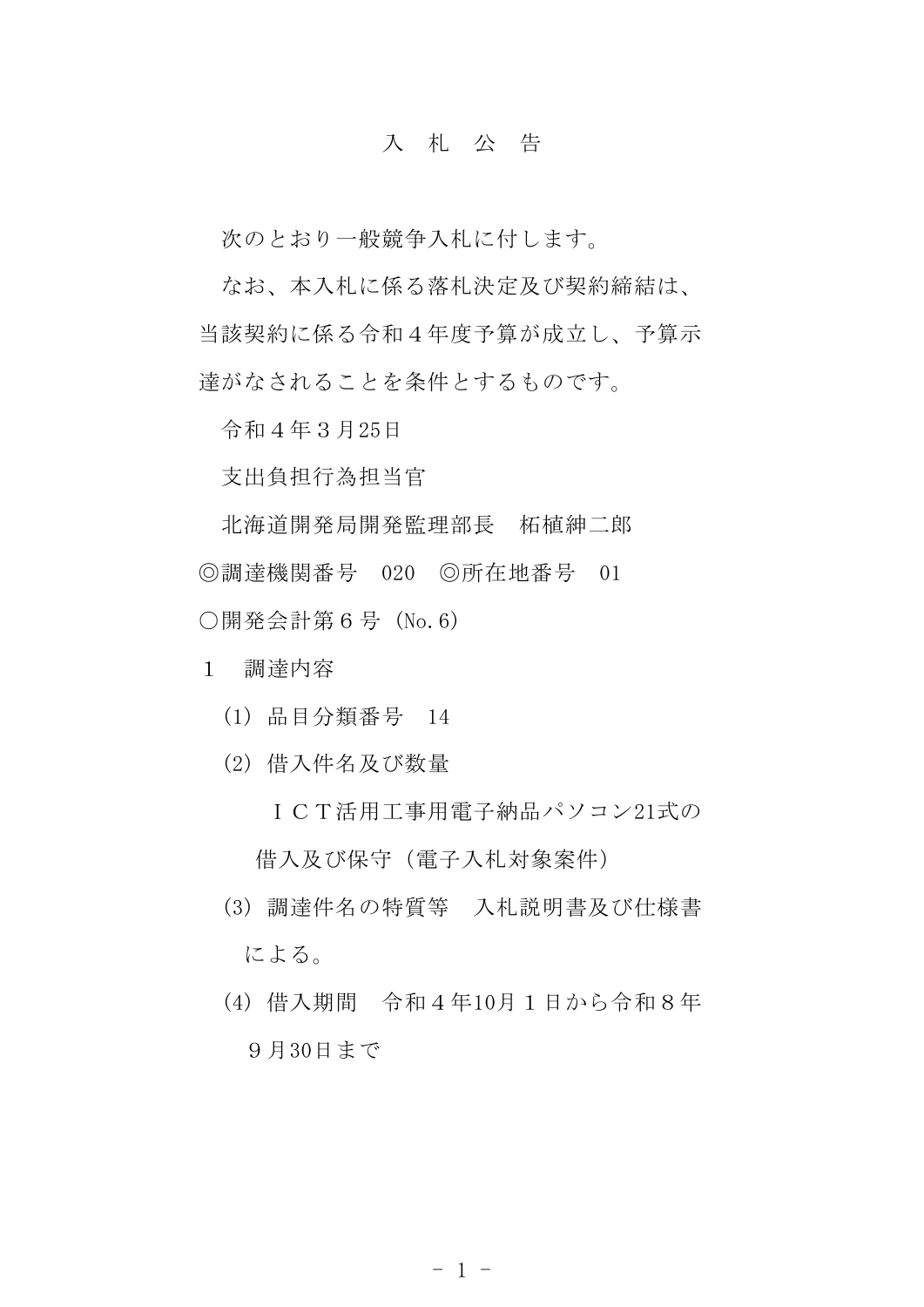- (5) 借入場所 支出負担行為担当官が指定する 場所。
- (6) 入札方法 総価で行う。なお、落札決定に 当たっては、入札書に記載された金額に当該 金額の100 分の10に相当する額を加算した金 額(当該金額に1円未満の端数があるときは、 その端数金額を切り捨てた金額)をもって落 札価格とするので、入札者は、消費税及び地 方消費税に係る課税事業者であるか免税事業 者であるかを問わず、見積もった契約金額の 110分の100に相当する金額を記載した入札書 を提出すること。
- (7) 電子調達システムの利用 本案件は、申請 書等の提出及び入札を電子調達システムで行 う対象案件である。なお、電子調達システム により難い場合は、紙入札方式参加願を提出 するものとする。
- 2 競争参加資格
	- (1) 予算決算及び会計令第70条及び第71条の規 定に該当しない者であること。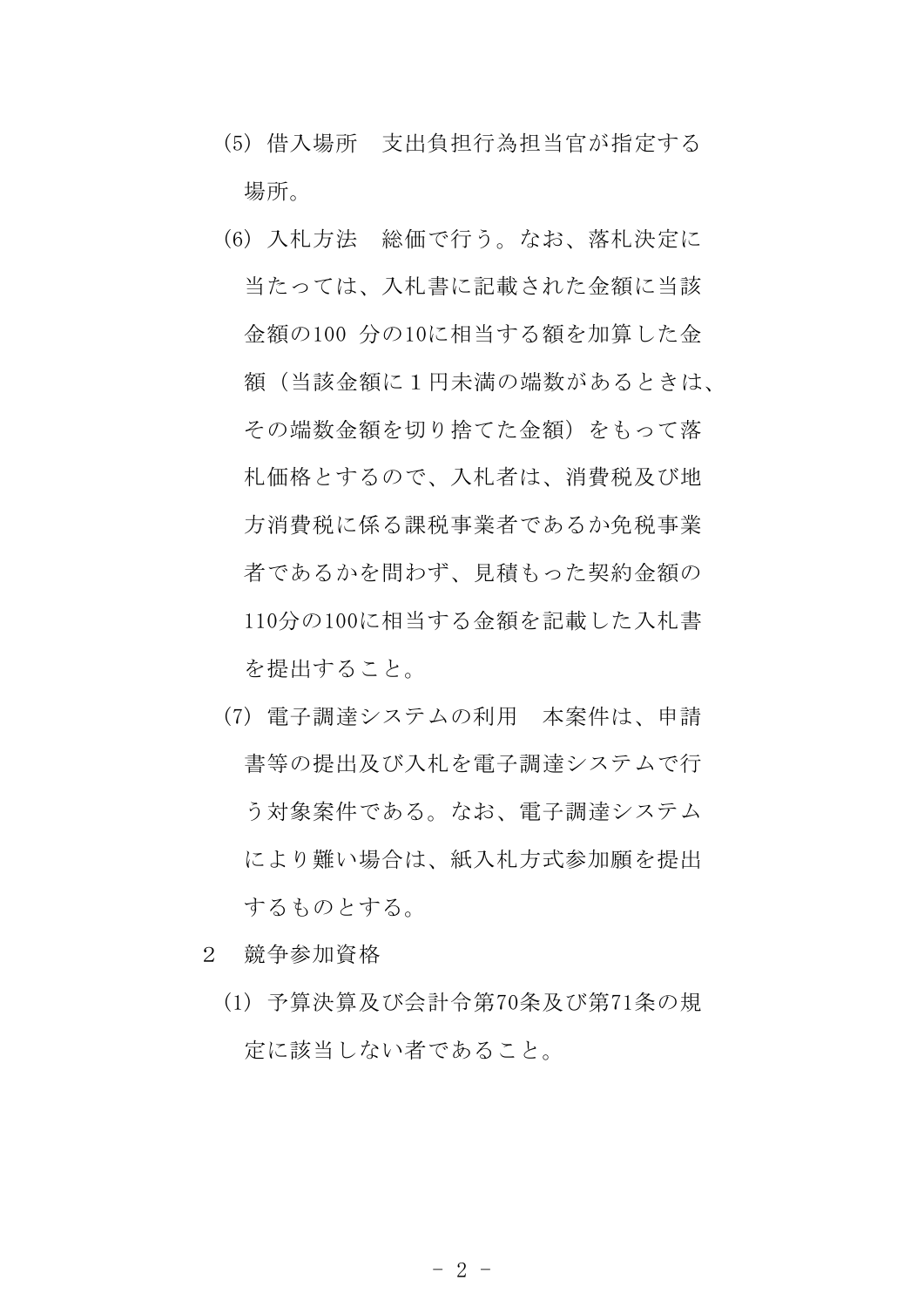- (2) 令和04・05・06年度の国土交通省競争参加 資格(全省庁統一)「役務の提供等」におい てA、B又はCの等級に格付けされ北海道地 域の競争参加資格を有する者であること。
- (3) 会社更生法に基づき更生手続開始の申立て がなされている者又は民事再生法に基づき再 生手続開始の申立てがなされている者(「競争 参加者の資格に関する公示」に基づき書類を 提出した者を除く。)でないこと。
- (4) その他予算決算及び会計令第73条の規定に 基づき、支出負担行為担当官が定める資格を 有する者であること。
- (5) 申請書等の受領期限の日から開札の時まで の間に、北海道開発局長から指名停止を受け ていないこと。
- (6) 電子調達システムを利用する場合は、電子 認証(ICカード)を取得していること。
- (7) 警察当局から、暴力団員が実質的に経営を 支配する者又はこれに準ずるものとして、国 土交通省公共事業等からの排除要請があり、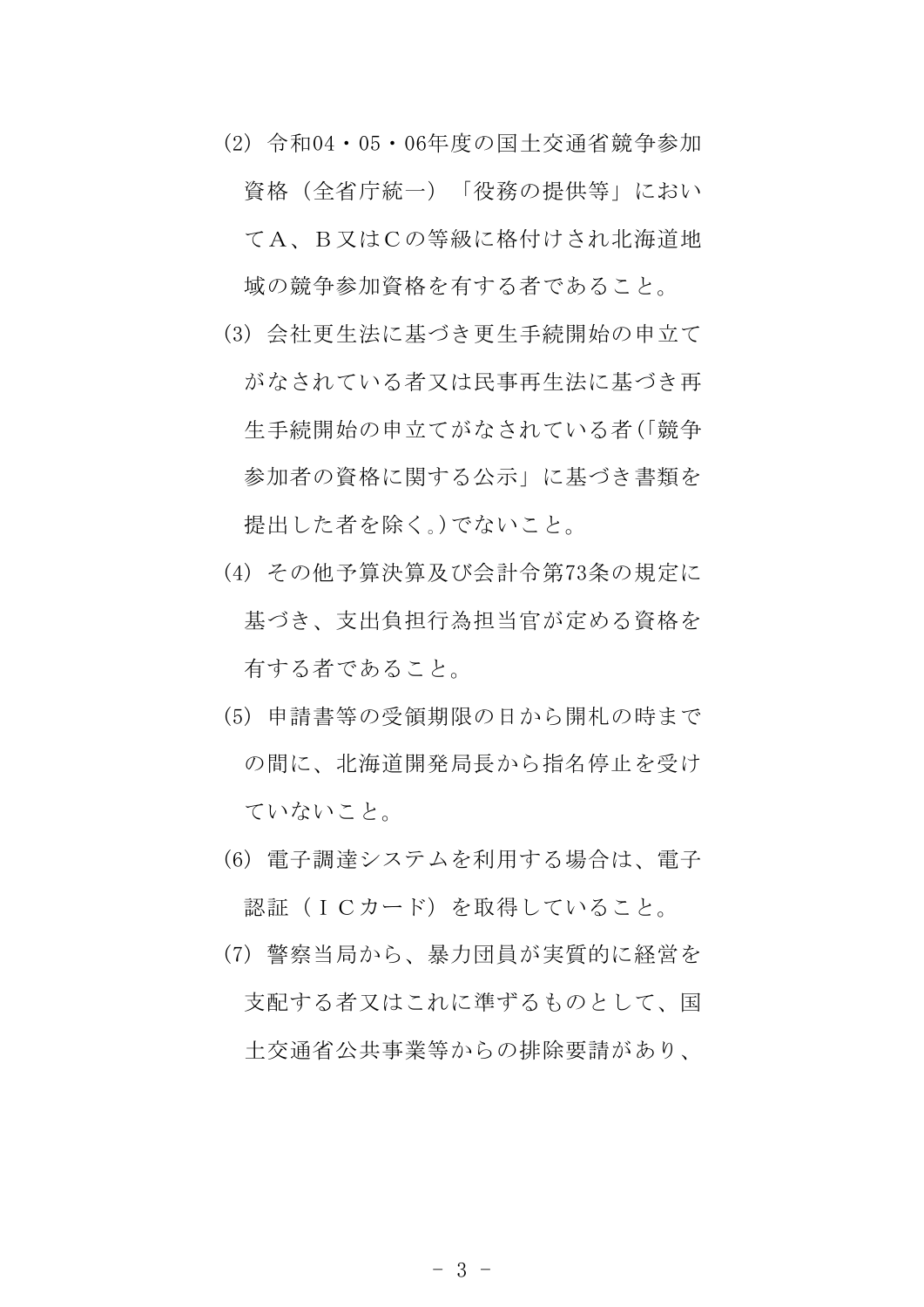当該状態が継続している者でないこと。

- 3 入札書の提出場所等
	- (1) 入札書の提出場所、契約条項を示す場所、

入札説明書の交付場所及び問い合わせ先

〒060 -8511 札幌市北区北8条西2丁目 北海道開発局開発監理部会計課契約スタッフ 水島 次郎 電話011-709-2311 内線5833 (2) 電子調達システムのURL及び問い合わせ

先

政府電子調達(GEPS)

https://www.geps.go.jp/

上記3(1)の問い合わせ先に同じ。

- (3) 入札説明書の交付方法 上記3(1)の交付 場所にて交付する。
- (4) 電子調達システムによる入札書類データ (申請書等)の受領期限及び紙入札方式によ る申請書等の受領期限 令和4年4月26日14 時00分
- (5) 電子調達システムによる入札書及び紙入札 方式による入札書の受領期限 令和4年5月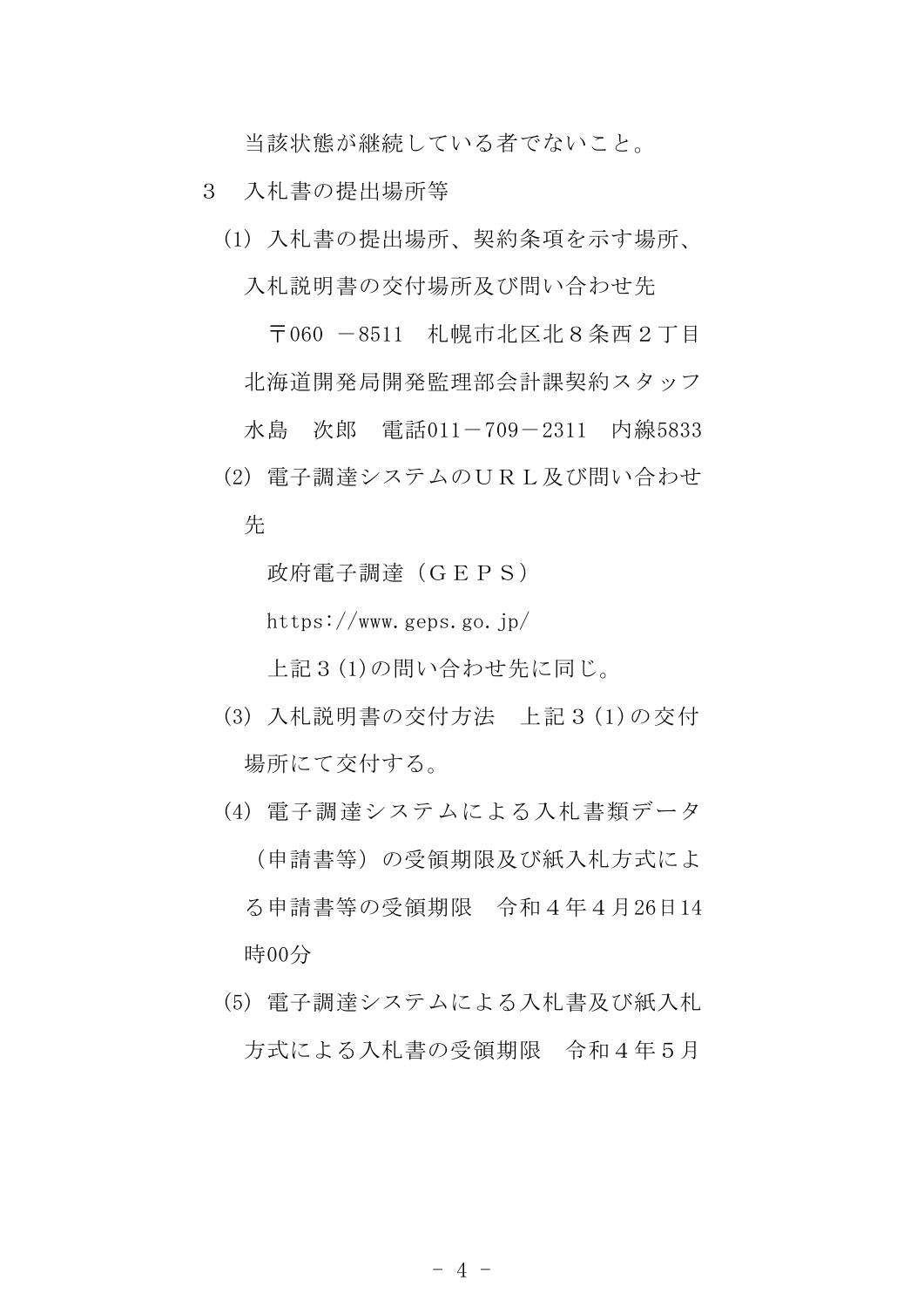31日14時00分

- (6) 開札の日時及び場所 令和4年6月2日11 時00分 北海道開発局15階入札公示室
- 4 その他
	- (1) 契約手続において使用する言語及び通貨 日本語及び日本国通貨。
	- (2) 入札保証金及び契約保証金 免除。
	- (3) 入札者に要求される事項
		- ① 電子調達システムにより参加を希望する 者は、入札書類データ(申請書等)を所定 の受領期限までに上記3(2)に示すURL に提出しなければならない。
		- ② 紙入札方式により参加を希望する者は、 必要な申請書等を所定の受領期限までに上 記3(1)に示す場所に提出しなければなら ない。

なお、①、②いずれの場合も、開札日の前 日までの間において、支出負担行為担当官か ら当該書類に関し説明を求められた場合は、 それに応じなければならない。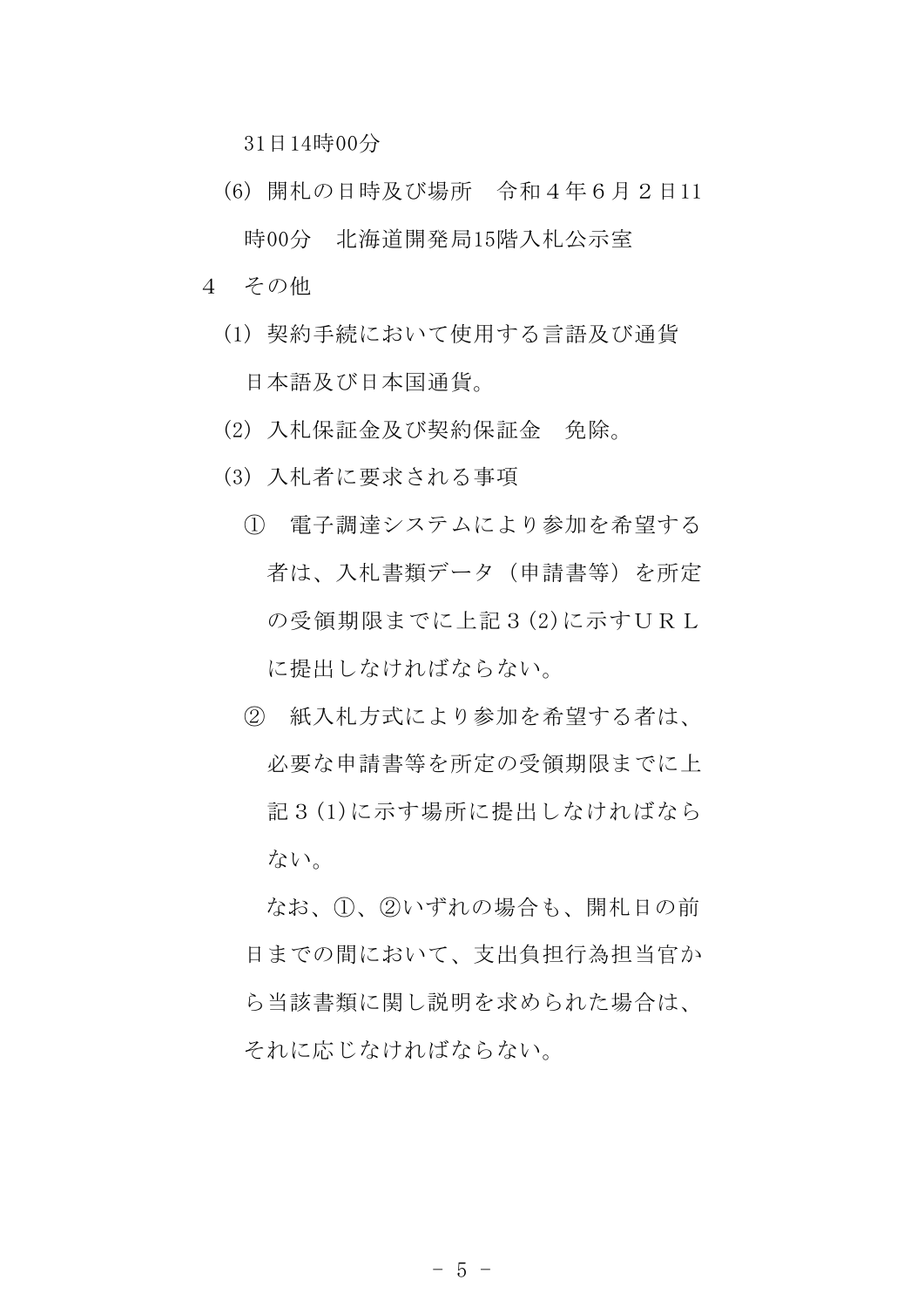- (4) 入札の無効 本入札公告等に示した競争参 加資格のない者のした入札、申請書等に虚偽 の記載をした者のした入札、入札の条件に違 反した者のした入札及び入札者に求められた 義務を履行しなかった者のした入札は無効と する。
- (5) 契約書作成の要否 要。
- (6) 落札者の決定方法 予算決算及び会計令第 79条の規定に基づいて作成された予定価格の 制限の範囲内で最低価格をもって有効な入札 を行った者を落札者とする。ただし、落札者 となるべき者の入札価格によっては、その者 により当該契約の内容に適合した履行がなさ れないおそれがあると認められるとき、又は その者と契約を締結することが公正な取引の 秩序を乱すこととなるおそれがあって著しく 不適当であると認められるときは、予定価格 の制限の範囲内の価格をもって入札した他の 者のうち最低価格をもって入札した者を落札 者とすることがある。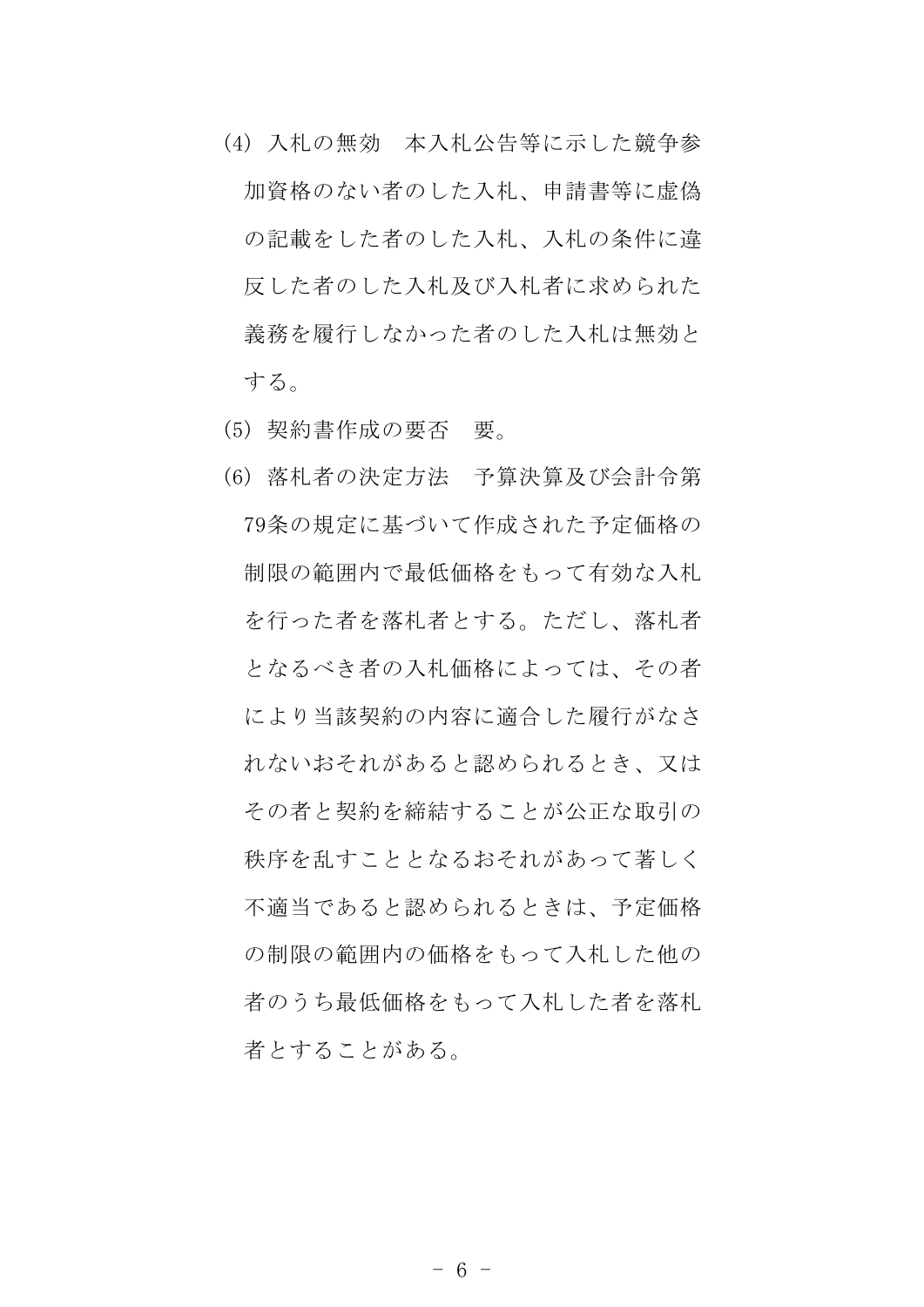- (7) 手続における交渉の有無 無。
- (8) 競争参加資格の決定を受けていない者の参

加 上記2(2)に掲げる一般競争参加資格の 決定を受けていない者も上記3(4)により申 請書等を提出することができるが、競争に参 加するためには、開札の時において、当該資 格の決定を受け、かつ、競争参加資格の確認 を受けていなければならない。なお、当該資 格の申請は「競争参加者の資格に関する公示」 (令和3年3月31日付官報)により随時受け 付ける。

- (9) その他 詳細は入札説明書による。
- 5 Summary
	- (1) Official in charge of disbursement of the procuring entity: TUGE Shinjirou, Director of Development Administration Department, Hokkaido Regional Development Bureau
	- (2) Classification of the products to be procured: 14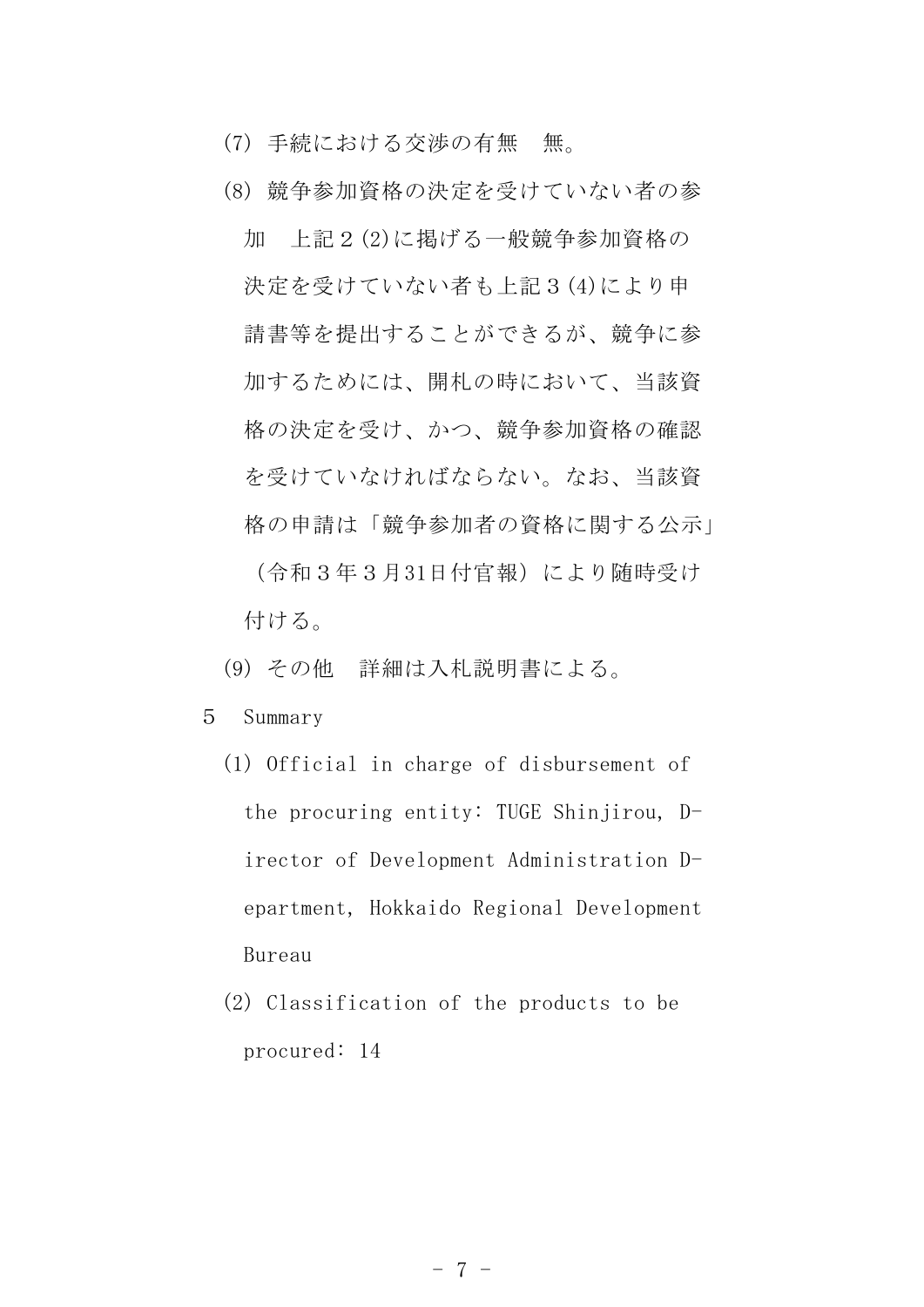- (3) Nature and quantity of the products to be leased: Electron delivery of goods PC for the Information and Communication Technology utilization construction: 21 sets
- (4) Lease period: From 1 October 2022 through 30 September 2026
- (5) Lease place: The place specified by the Obligating Officer
- (6) Qualification for participating in the tendering procedures: Suppliers eligible for participating in the proposed tender are those who shall:
	- ① not come under Article 70 and 71 of the Cabinet Order concerning the Budget, Auditing and Accounting
	- ② have Grade A, B or C in terms of the qualification for participating in tenders of the"offer of services etc." by Ministry of Land, Infrastructure,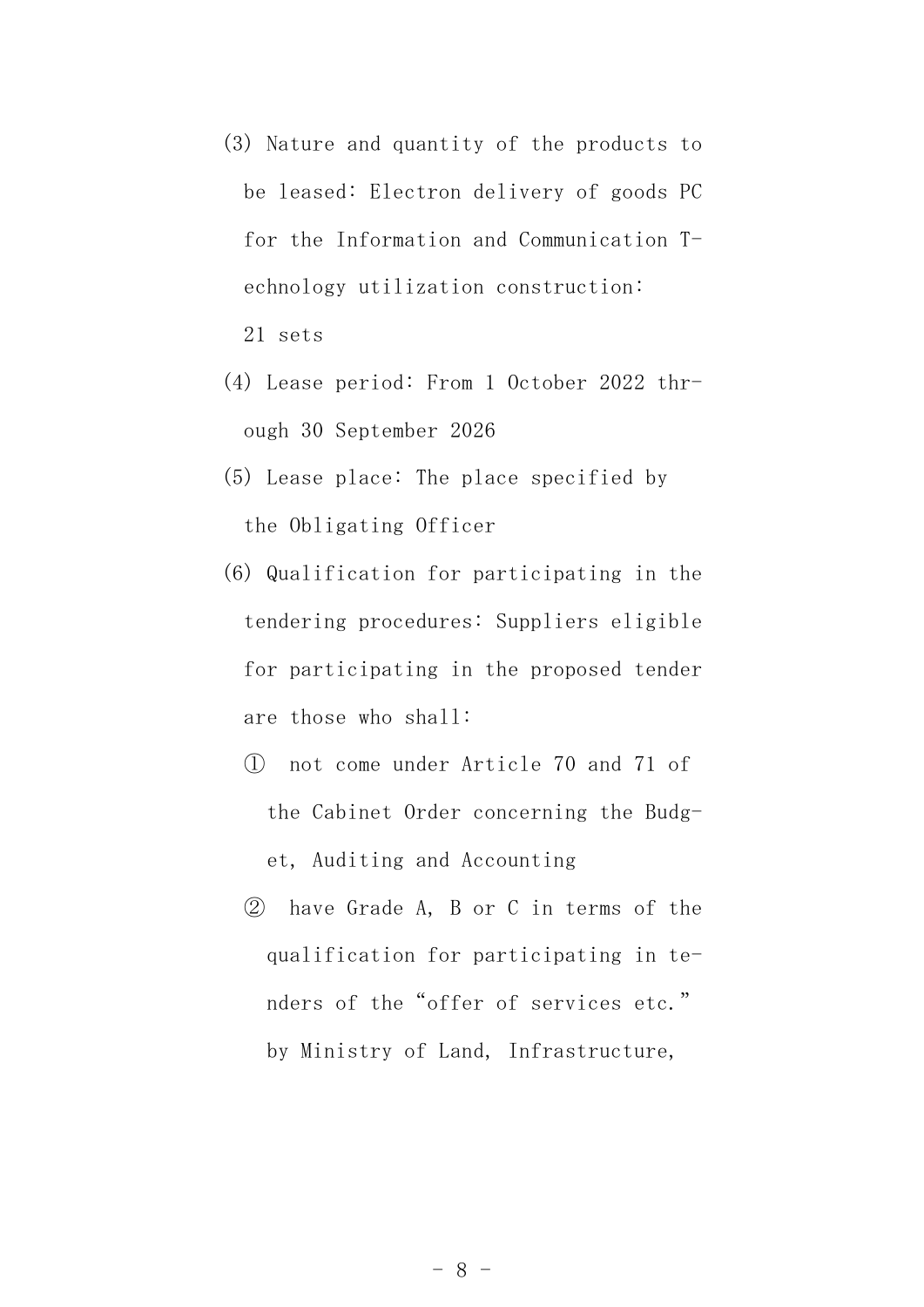Transport and Tourism (Single qualification for every ministry and agency) in Hokkaido region in the fiscal year of 2022・2023・2024

- ③ meet the qualification requirements which the Obligating Officer may specify in accordance with Article 73 of the Cabinet Order
- ④ not be currently under suspension of nomination by Director-General, Hokkaido Regional Development Bureau during the time of tender opening from time limit for the submission of application forms and relevant documents for the qualification
- (7) Time limit for the submission of application forms and relevant documents for the qualification: 2:00 p.m. 26 April 2022
- (8) Time limit for tender: 2:00 p.m. 31 M-